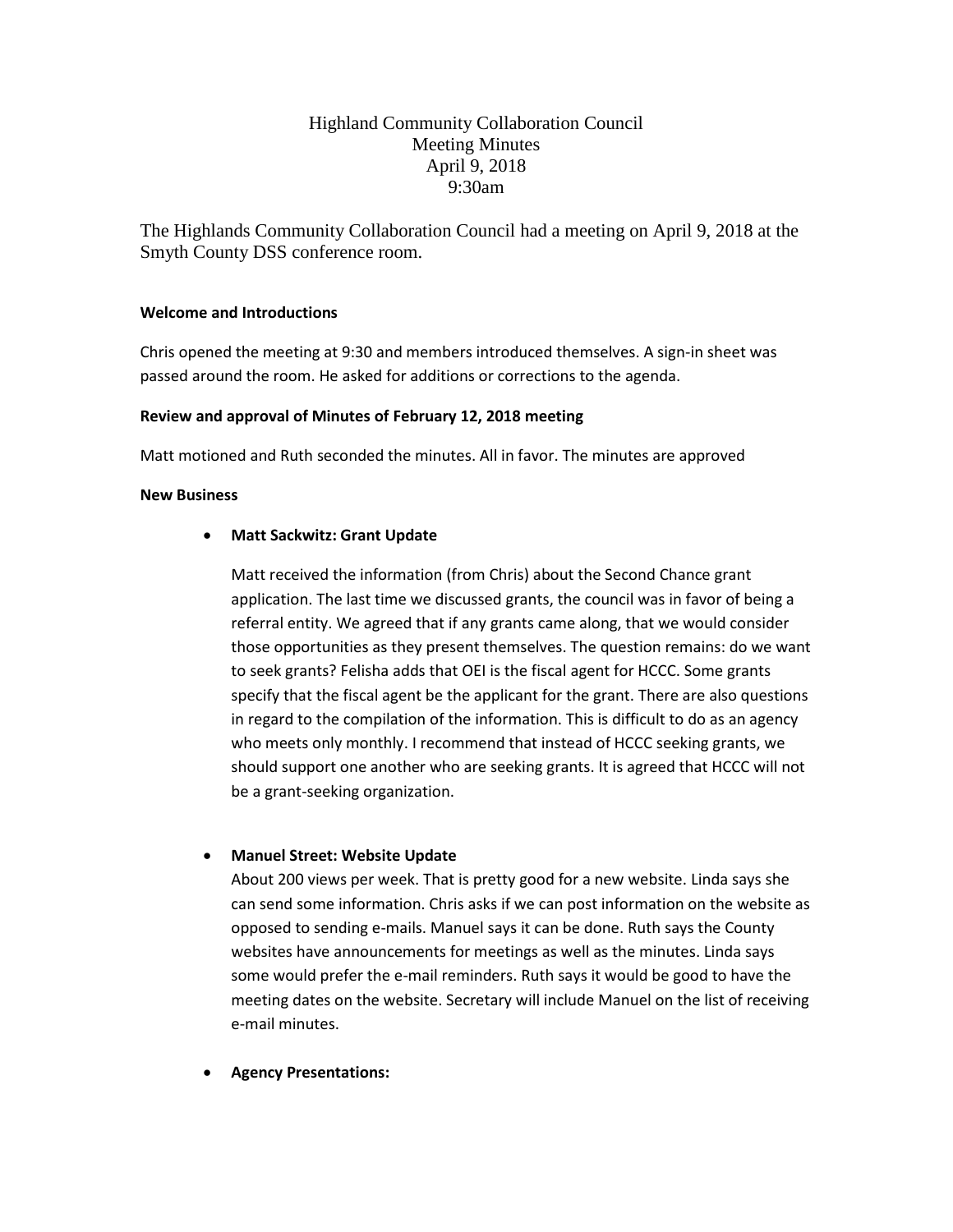Sandy Kiser Tatum (Cumberland Mountain Community Services, Regional Warmline Coordinator & Peer Recovery Specialist): [statum@cmcsb.com](mailto:statum@cmcsb.com)

This presentation was completed in February.

#### **Council Brochure: Updates/Suggestions**

Matt says the content is fine. There were just a couple of broken/old links. We need to update those links or simply remove the entries. The brochure states that we will increase public awareness. There was discussion about hosting a community forum. We will leave public awareness in there. Linda says she regularly conducts public presentations and mentions HCCC as a resource. The brochure can be distributed at such meetings. Matt says we can complete the update to the brochure today. The e-mail contact link will be removed and the toll free number to OEI will remain. Matt will send a draft brochure to Chris and Chris. We will share it with the group. Chris will print them and bring some to the next meeting. Linda recommends that we leave a blank space on the back to allow entry of the identifying information of the entity distributing the brochure. Ruth adds that RAM (Smyth County) will occur in May. The brochures could be distributed at the event. Manuel asks if we may be competing against other entities in the group. Matt says it has happened. Matt says the Target grant doesn't exist. Linda add that we may consider some smaller foundation grants. Matt says we have to have a reason to pursue a grant. Felisha adds that community education is an option to pursue. Matt says the grant committee will meet and start applying for some foundation grants for community education.

## **May/June 2018 Council Presentations: Suggestions?**

Erica with DVS, Linda Midgett with People, Inc. will present in May.

Ruth (Michelle) will present about the drug court in June.

## • **Sub-Committee Reports:**

*Housing Committee/ Service Integration Committee/ Grants/Finance Committee* (Matt, Emma, Andy, Felisha, Andy and Linda) Hasn't met. Matt says Freedom Tabernacle Church has some apartment to rent. They are on Pierce Road in Atkins. It may be good to speak with them. Ruth adds that they offer meals and showers. It may be good to invite them to a meeting to present.

*Employment Committee:* (Jimmy with DARS, Mike) None

*Mentoring Committee/ Substance Abuse Committee:* (Ruth, Teresa, Chris, Chuck) None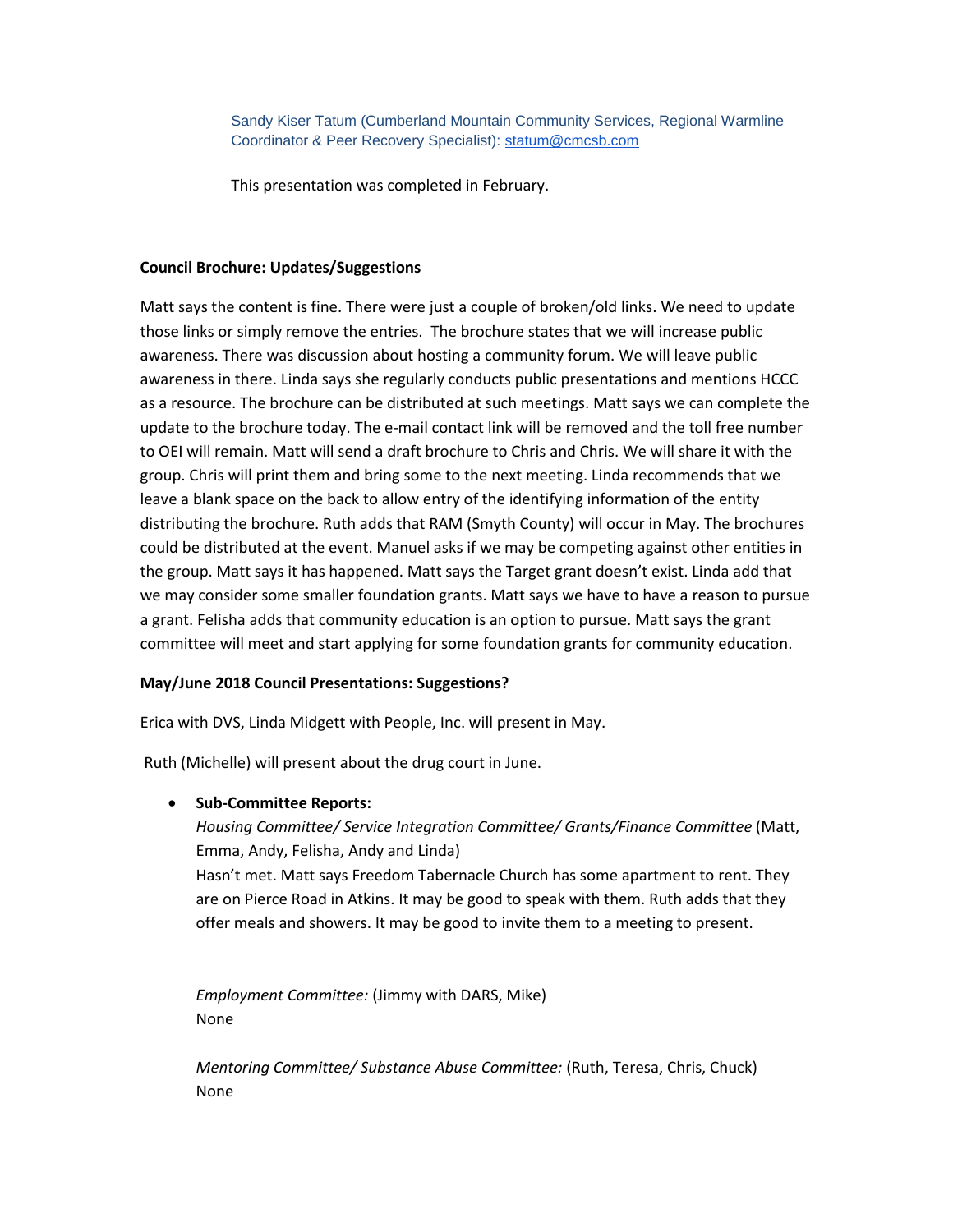*Public Relations Committee:* (Kim, Manuel) None *Executive Committee:* (Chris, Kim, Felisha and Chris). None

#### **Re-entry Updates**

None

#### **Local Coalition Updates**

Linda states that ASAC has a meeting in Lebanon this Thursday from 10-Noon. If interested, come to the Russell County Government Center. ASAC is interested in opening up more options for drug drop boxes.

Hands and Feet signed a lease in Glade. There are two gentlemen from the regional jail in Abingdon who are in the leased property. One also received a donated vehicle. There is a current housing need for a mother with two children.

BLR is scheduled to re-open in October. They will be applying for Medicaid-approval.

There will be a presentation at Celebration Church. Linda will provide Manuel with information to put on the website.

## **Questions/Concerns/Comments/Announcements:**

James says he is wrapping up the hospital community assessment. There will be an inpatient treatment facility in the county. Some things identified are that substance abuse, type 2 diabetes, CHF, transportation, and founded child abuse cases. A needle exchange program has been proposed.

Linda says Wise County is considering being the first needle exchange program in southwest Virginia.

Russ says Virginia is running behind in its efforts. We have an opportunity to prepare for this. He recently attended a conference and learned that it will take 6-months for the warm-line to really take off.

Howard mentioned Medicaid Expansion and encouraged members to contact legislative members.

RAM will be held at the airport May 4-6.

Felisha says it may be good to add photos of future (or past) speakers to highlight keynote speakers. Manuel will add this.